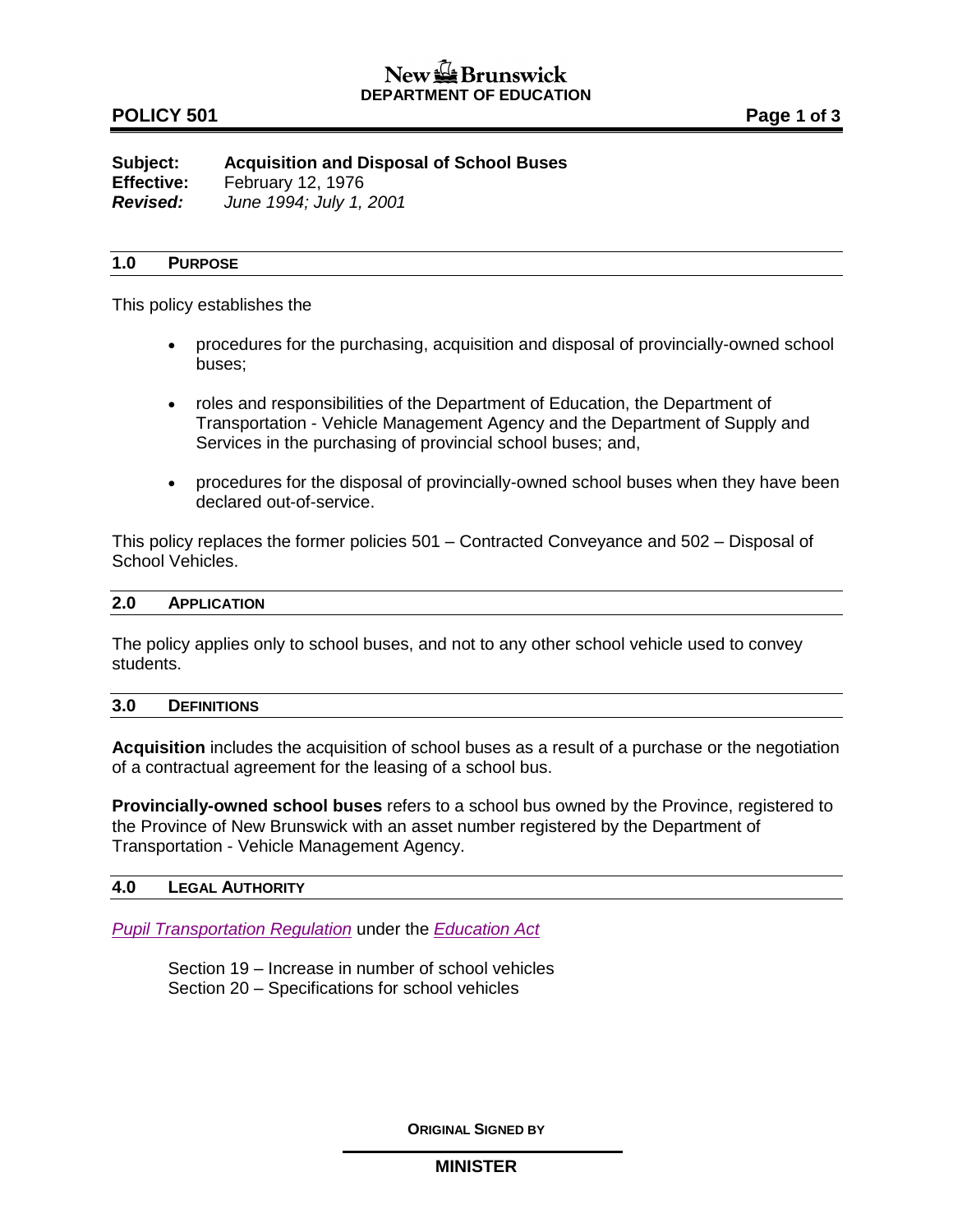# **POLICY 501 Page 2 of 3**

### **5.0 GOALS / PRINCIPLES**

It is important for the integrity of the provincial school bus fleet that standards are in place that ensure consistency across the province, compliance with accepted practices, and sound decision-making.

### **6.0 REQUIREMENTS / STANDARDS**

## **6.1 Acquisition of school buses**

- **6.1.1** Purchases of new provincially owned school buses are to be made only by the Department of Education through a public tender issued by the Department of Supply and Services. Leases for school buses to be added to the provincial school bus fleet are to be negotiated only by the Department of Education.
- **6.1.2** The minimum standards and requirements for the purchasing of new school buses will be those established by the School Bus Bulk Purchasing Committee under the Atlantic Provinces Education Foundation (APEF).
- **6.1.3** A school bus acquired through a contractual leasing agreement and added to the provincial school bus fleet will be assigned a provincial asset number for the duration of the lease and must be operated and maintained by the school district in the same manner as a provincially owned school bus.

### **6.2 Disposal of school buses**

- **6.2.1** The Vehicle Management Agency will determine when a school bus is unfit to be in service, and will notify the school district and the Department of Education of the date that the bus is to be taken out of service.
- **6.2.2** When a provincially owned school bus is deemed to be out-of-service, the Vehicle Management Agency will complete a Machine Disposal Authority Form and dispose of the bus in accordance with the legislative requirements for the disposal of crown assets.

### **7.0 GUIDELINES / RECOMMENDATIONS**

#### None

### **8.0 DISTRICT EDUCATION COUNCIL POLICY-MAKING**

A District Education Council may make policies regarding the utilization of that portion of the school bus fleet assigned to the school district.

### **9.0 REFERENCES**

None